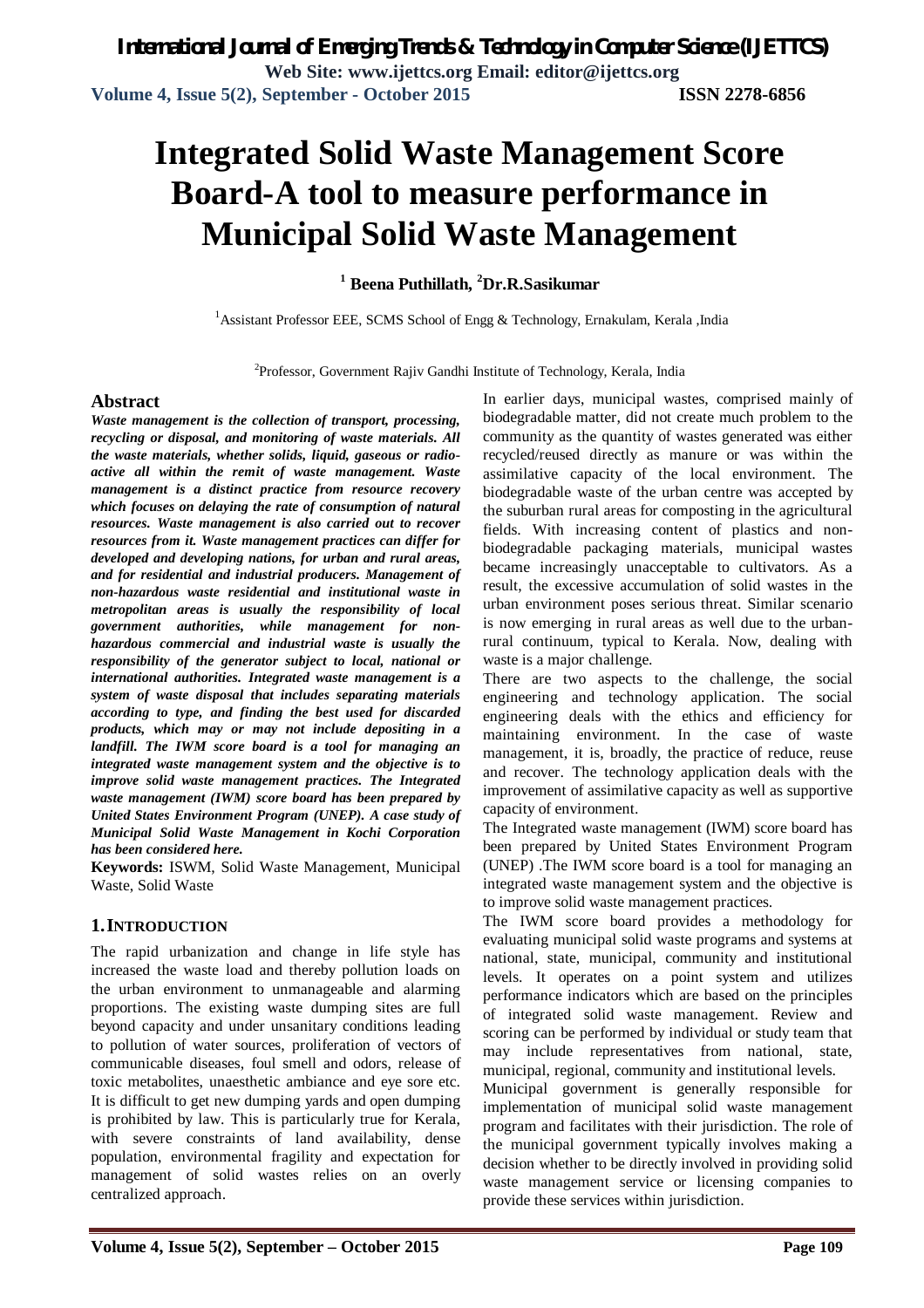**Volume 4, Issue 5(2), September - October 2015 ISSN 2278-6856**

# **2.LITERATURE REVIEW**

The technology options available for processing the Municipal Solid Waste (MSW) are based on either bio conversion or thermal conversion. The bio- conversion process is applicable to the organic fraction of wastes, to form compost or to generate biogas such as methane (waste to energy) and residual sludge (manure). Various technologies are available for composting such as aerobic, anaerobic and vermi-composting. The thermal conversion technologies are incineration with or without heat recovery, pyrolysis and gasification, plasma pyrolysis and pelletization or production of Refuse Derived Fuel (RDF). The integrated solid waste management score board – the tool to measure performance of municipal solid waste management was founded by United Nations Environmental Program in 1972. Its activities cover a wide range of issues regarding the atmosphere, marine and terrestrial ecosystems. It has played a significant role in developing international environmental conventions, promoting, environmental science and information and illustrating the way those can work in conjunction with policy, working on the development and implementation of policy with national government and regional institution working in conjunction with non govt. organization. UNEP has also been active in finding and implementing environmentally related development projects.

# **3. THE IWM SCORE BOARD**



**Fig.1** General flow for utilization of IWM score board

The reviewing and scoring process should be performed in accordance with the principles that are applicable to all types of environment audits (figure1).First identify the area to be studied. Determine how to obtain data and information .The source of funding for the review may have to be identified and budget and request are prepared in order to obtain approval.

Prepare for review. The review program should be formalized in a work plan. It includes institutional framework, waste reduction/avoidance, storage and collection, resource recovery, disposal and public

awareness. Logistical arrangement will need to be coordinate to ensure that resources are used effectively. The level of effort required preparing for and conduct review will be directly related to size of study area and population that is being served. The review work should be performed in accordance with the procedures that are set forth in the work plan and the results recorded on the forms provided. Supporting information should be compiled for easy retrieval at future date. The result of the review should be reviewed internally for accuracy and consistency.

### **3.1 STRATEGIES**

The following strategies are adopted in IWM

a). Social and economic strategies include changing consumption pattern and protecting human health

b). Environmental and resources strategies include protecting the atmosphere, water, river, ocean and dealing with municipal solid waste.

c). Implementing strategies include transfer of technology, education and public awareness and capacity building.

# **4.PROCESS OF SOLID WASTE MANAGEMENT**

The Process of solid waste management model proposed by UNEP is shown in below figure 2.



**Fig.2** Solid waste management model proposed by UNEP (UNEP, 2005)

### **5.WASTE MANAGEMENT HIERARCHY**

It is an internationally recognized strategy for management of municipal solid waste. It places greatest emphasis on strategies and programs for avoiding and reducing waste, with the treatment and disposal being the least favored option. Below figure 3 shows waste management hierarchy. More importance is given for waste reduction/avoidance and least importance for waste disposal.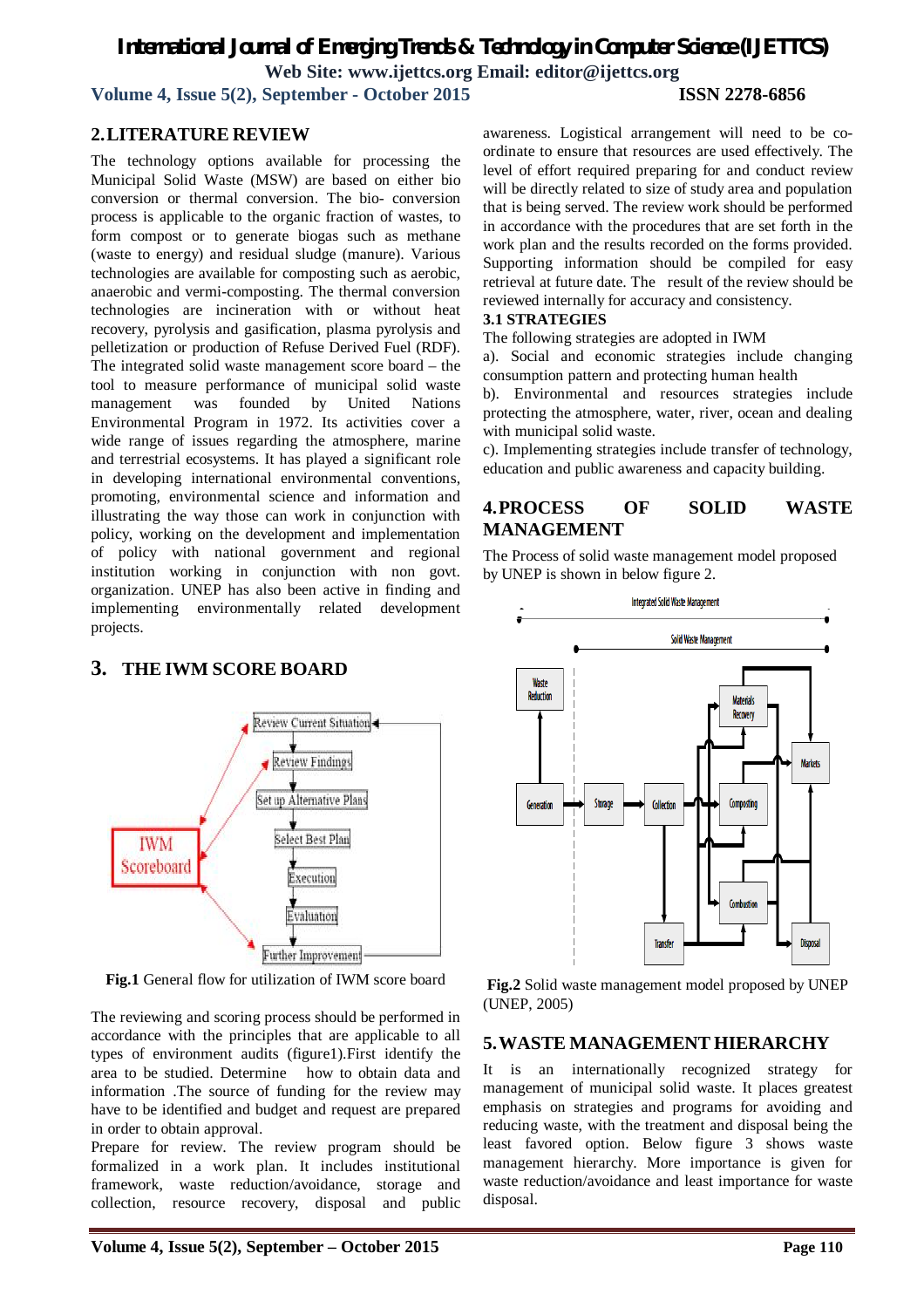**Volume 4, Issue 5(2), September - October 2015 ISSN 2278-6856**

Waste Management Hierarchy Waste Reduction / Avoidance Resource Recovery Desirability Disposal

# **6.MUNICIPAL SOLID WASTE MANAGEMENT**

The municipal govt. is generally responsible for the implementation of municipal solid waste management. The actual role of the govt. typically involves making a decision whether to be directly involved in providing solid waste management service or licensing companies to provide these services within their jurisdiction.

The govt. is ultimately responsible for ensuring that these activities take place within their jurisdiction and indicators are used to monitor these achievements. A maximum score of 10000 points is possible.

### **6.1 REGULATIONS AND POLICIES**

At municipal level, regulations and policies should be consistent with the standards or guidelines that have been established for management of municipal solid waste. The requirements may be tailored to meet the unique needs of the municipality. A maximum of 100 points has been allocated for this category.

# **6.2 ENVIRONMENTAL DEPARTMENT**

The municipal govt. should establish an environment department that includes a division that is responsible for solid waste management. The department should be responsible for implementing solid waste management program within the jurisdictional area. A maximum of 100 points has been allocated for this category.

### **6.3 RESEARCH AND DEVELOPMENT**

The municipal govt. through its environmental department or solid waste division should support research and development on solid waste management issues .At a minimum; this should include support and maintenance of a national data base on solid waste management within the municipality. A maximum of 100 points has been allocated for this category.

### **6.4 WASTE REDUCTION/ AVOIDANCE**

Waste generation rates are generally a function of economic prosperity and measuring waste reduction / avoidance is very difficult to accomplish in practice. As a result, score board point should be awarded for each activity. A maximum of 100 points is allocated for this category.

### **6.5 STORAGE AND COLLECTION**

They are generally managed at municipal level. Storage methods may be specified as being at the household level, community level or drop off facilities. The design for storage methods that are chosen must take into account local conditions (hi-rise building verses low density development, access and climatic condition)

Collection involves all the steps necessary for moving solid waste from storage point to the place of treatment or disposal. There are three methods of collection viz. manual, semi-automated and automated.

IWM score board point should be awarded based on the percentage of total population or households that receive frequent collection service. A maximum of 100 points is allocated in this category.

### **6.6 RESOURSE RECOVERY**

At the municipal level IWM score board point should be awarded for each of the various resource recovery activities including recycling, composting and combustion with heat recovery. Recycling and composting can be implemented with varying levels of technology as may be required to meet local conditions and requirements. Points should be allocated based on the percentage of total waste stream that is managed by these programs and facilities. A maximum of 200 points is awarded for this category.

### **6.7 DISPOSAL**

IWM score board points should be allocated based on the percentage of total waste stream that is managed at modern disposal facilities and the percentage of old disposed site that have been properly closed. A maximum of 100 points is allocated for this category.

### **6.8 PUBLIC AWARENESS/ EDUCATION**

At state/regional level, IWM score board points should be awarded for based on the establishment of program that raise public awareness regarding solid waste management issues and practices. A maximum of 100 points is allotted for this category.

Municipal solid waste rules are

a). Emphasis participation of citizen in waste segregation, prohibiting littering of garbage, proper storage of waste and efficient transportation of waste for its processing and final disposal.

b) Specification to be followed for land filling to protect environmental pollution and adoption of appropriate waste processing technologies has been emphasized.

c). Rules are applicable to all towns irrespective of pollution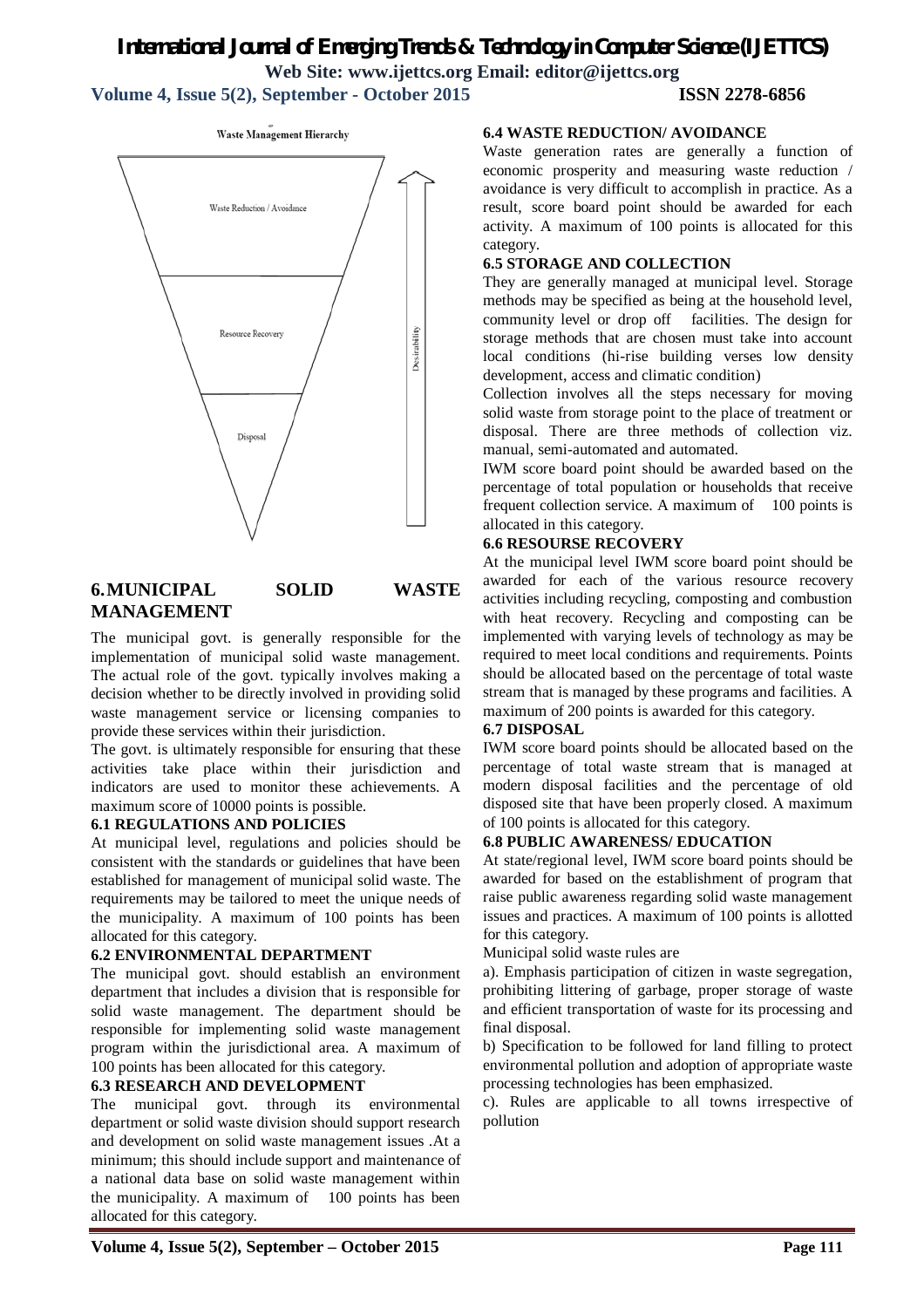# *International Journal of Emerging Trends & Technology in Computer Science (IJETTCS)*

**Web Site: www.ijettcs.org Email: editor@ijettcs.org** 

**Volume 4, Issue 5(2), September - October 2015 ISSN 2278-6856**

# **7.RESPONSIBILITY OF POLLUTION CONTROL BOARD**

a).Monitor standards regarding ground water, ambient air, quality of compost etc.

b). Grant of authorization to municipal authority for

setting up waste processing / disposal facilities (within 45 days of application)

c). Furnishing annual report on status of implementation

# **8.CASE STUDY**

### **8.1 A. Municipal Solid Waste Management in Kochi Corporation**

According to Solid Waste Management Project under Jawaharlal Nehru National Urban Renewal Mission, Andhra Pradesh Technology development Corporation (APTDC) has started the work for Rs1963 cores for municipal solid waste disposal facility at Brahmapuram, Kochi.

### **The key functions are:**

- Weighing mechanism with utility
- Sorting of non-biodegradable waste (manually or mechanically sorting plastic, glass, rubber, porcelain, metals etc.)
- Accelerated aerobic composting. The biodegradable waste is heaped on treatment platform and turned periodically to convert all into compost. Aerobic composting takes place with the help of suitable inoculums added to it.
- Secure land filling facility at Brahmapuram main solid waste processing site. About 4 to 5cubic meter of hazardous waste will have to be buried every year. Approximately 10 cents of land will be required.
- Effluent treatment plant, monitoring cell with laboratory etc. are set at Brahmapuram main solid waste processing site.
- The plant capacity is 250 tons per day, including 200 tones by mechanical composting and 50 tones by vermin composting.

### **8.2. Present status in Kochi Corporation**

(I).Waste generation - 420 T/day

(ii).Segregation at source - 3158 households

(iii).Primary Collection - 28% door step, (40-45) % in community bins & rest in open places, canals drains

(iv).Street sweeping - 50% of major roads&10% of

Minor roads, 30% occasional sweeping & 60% nonsweeping

(v). Secondary storage-bins, collection points, open places

(vi).Transportation - manual, open truck

(vii).Frequency of removal - irregular in outskirts & regular in cities except on public holidays

(viii).Disposal - less environmental protection measures, dumping

(ix).Vehicles used - tractors, open tempos

(x).Man power - 647 workers & 210 substitute workers (xi).O&M cost - 62% salary & 38% vehicle cost Rs 1887/ton

(xii).Cost recovery - Kudumbasree collects @Rs (30-50) per month from houses

(xiii).Community partnership - door step collection, home composting

(xiv).Recycling activity - No recycling

(xv).NGO Partnership - Kudumbasree doing door step collection & Sahridaya welfare society promoting home composting, biogas

(xvi).Management - operations- health department, Engineering. Department & accounts department

(xvii).Planning & Management - land fill, compost plant (200T/day), Vermin- compost (50T/day)

### **TABLE 1:** PRESENT DATA- Type of waste and Quantity in MT/day

| Type of waste                               | Quantity in<br>MT per<br>day | $%$ of<br>total |
|---------------------------------------------|------------------------------|-----------------|
| House hold domestic                         | 330                          | 55              |
| Hotels/eateries                             | 36                           | 6               |
| Markets/slaughter houses                    | 30                           | 5               |
| Shops &commercial<br>establishments         | 90                           | 15              |
| Building construction waste                 | 30                           | 5               |
| Garden trimmings/plantain/<br>tree cuttings | 24                           | 4               |
| Industrial waste                            | 30                           | 5               |
| Industrial waste<br>(non-hazardous)         | 18                           | 3               |
| Hospitals / clinics                         | 12                           | $\overline{2}$  |
| Total waste generated per<br>day            | 600                          | 100%            |
| Waste collected per day                     | 240                          |                 |
| Collection efficiency                       | 40%                          |                 |

### **Table 2:** PRESENT DATA-Waste collection interval

| Category               | Once<br>a day | Once<br>in two<br>days | Once<br>in 3<br>days | once<br>in 7<br>days | uncertain |
|------------------------|---------------|------------------------|----------------------|----------------------|-----------|
| Bio-<br>degradabl<br>e | 40%           | 25%                    | 15%                  | 10%                  | 10%       |
| Non Bio-<br>degradabl  | 40%           | 15%                    | 15%                  | 10%                  | 20%       |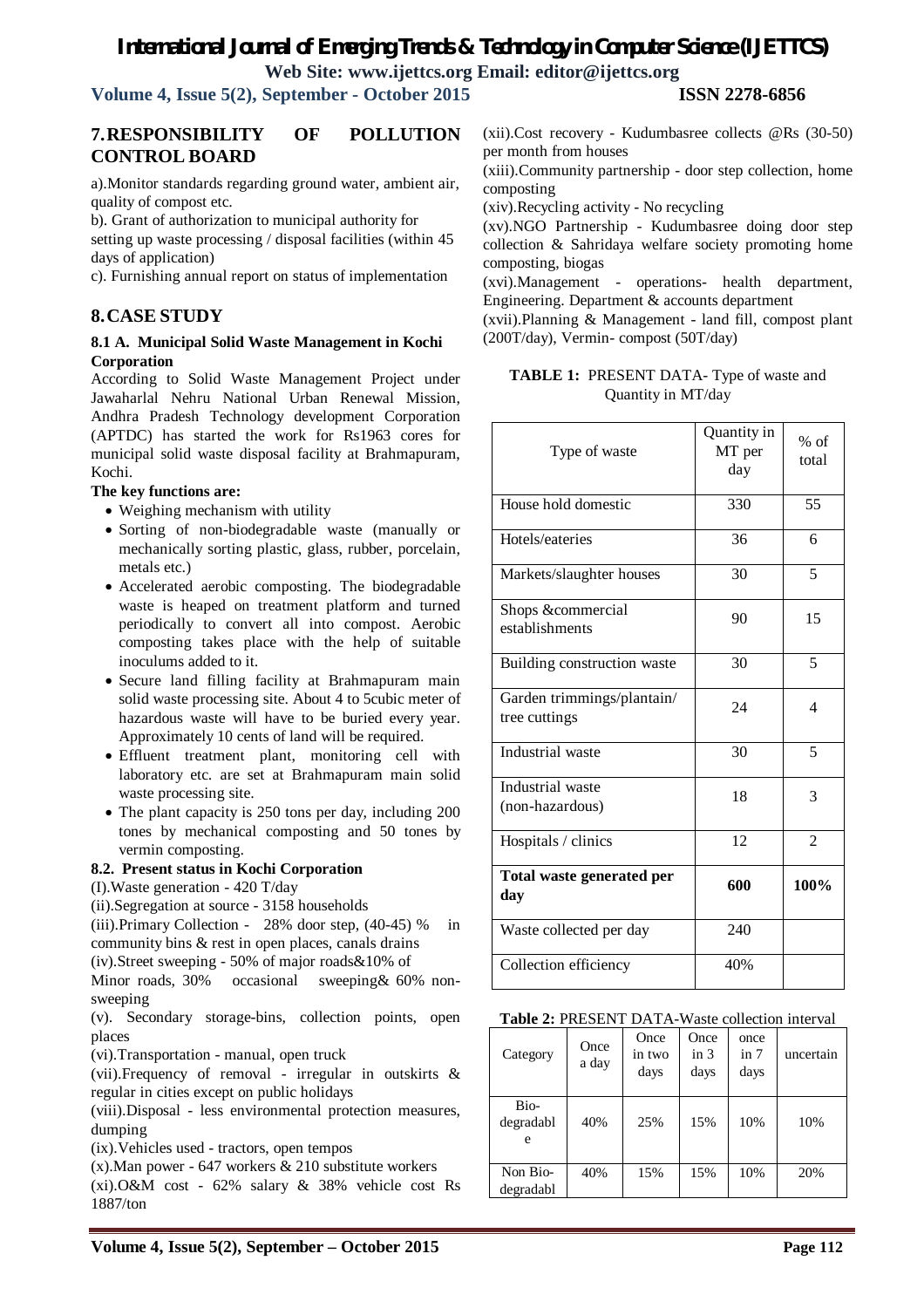**Volume 4, Issue 5(2), September - October 2015 ISSN 2278-6856**

# **TABLE 3:** IWM SCORE BOARD FOR MUNICIPAL

| WASTE                             |                                               |               |              |  |  |  |
|-----------------------------------|-----------------------------------------------|---------------|--------------|--|--|--|
| <b>ITEM</b>                       | <b>MUNICIPAL</b><br><b>LEVEL</b>              | <b>POINTS</b> | <b>SCORE</b> |  |  |  |
| 1.Role                            | Implementatio<br>n                            | N.A           | N.A          |  |  |  |
| $2.$ Institutiona<br>1 frame work |                                               |               |              |  |  |  |
| a. Policies                       | Environmental<br>Protection                   | 10            | 05           |  |  |  |
|                                   | Solid waste<br>management                     | 10            | 05           |  |  |  |
|                                   | Waste<br>reduction/<br>avoidance              | 15            | 08           |  |  |  |
|                                   | Resource<br>recovery                          | 20            | 12           |  |  |  |
|                                   | Land fill                                     | 15            | 10           |  |  |  |
|                                   | Financial<br>30<br>sustainability<br>& others |               | 20           |  |  |  |
| b.<br>Environment<br>agency       | Solid waste<br>department                     | 100           | 60           |  |  |  |
| c. R&D                            | Maintain data                                 | 10            | 10           |  |  |  |
|                                   | Funding<br>Program                            | 15            | 10           |  |  |  |
|                                   | Training &<br>Capacity<br>building            | 10            | 10           |  |  |  |
|                                   | Other<br>initiatives                          | 15            | 15           |  |  |  |
| Waste<br>reduction/<br>avoidance  | Adopting /<br>initiatives                     | 100           | 30           |  |  |  |
| Storage&<br>Collection            | Frequent<br>service                           | 100           | 40           |  |  |  |
| Resource<br>recovery              | Program/<br>facilities                        | 120           | 100          |  |  |  |
| Disposal                          | Land fills                                    | 100           | 70           |  |  |  |

|                     | Others                    | 100 |  |
|---------------------|---------------------------|-----|--|
| Public<br>awareness | Education/<br>initiatives | 100 |  |

### **8.3 Interpretation**

Total score (Collection Efficiency) is 400 out of 1000 i.e. 40%. According to the score board the points is only 40%. **8.4 Measures to improve present condition**

Inorder to improve the present condition of Kochi Corporation the following methods can be employed viz. reduce waste, reuse, exchange/ donate, recycle, preventing waste, efficient disposal.

**Table 4:** Waste Material/ Waste Management Practice

|                             |               |                | Combinations                            |                         |            |                                        |
|-----------------------------|---------------|----------------|-----------------------------------------|-------------------------|------------|----------------------------------------|
| Material                    | Recyc<br>ling | Compos<br>ting | Anaerobi<br>$\overline{c}$<br>Digestion | Land<br>Applic<br>ation | <b>EFW</b> | Lan<br>$\boldsymbol{d}$<br>Filli<br>ng |
| Paper                       |               |                |                                         |                         |            |                                        |
| Glass                       |               |                |                                         |                         |            |                                        |
| Ferrous<br>Metal            |               |                |                                         |                         |            |                                        |
| Aluminu<br>$\boldsymbol{m}$ |               |                |                                         |                         |            |                                        |
| Plastics                    |               |                |                                         |                         |            |                                        |
| Food<br>Waste               |               |                |                                         |                         |            |                                        |
| Yard<br>Waste               |               |                |                                         |                         |            |                                        |
| Other<br>Waste <sup>*</sup> |               |                |                                         |                         |            |                                        |

**\*Other waste includes textiles, rubber, tires, home renovation waste, house- hold hazardous waste etc**

Recycling, composting, anaerobic digestion and energy recovery result in the production of useful commodities namely, recycled materials, usable compost and energy. These commodities can be used in place of virgin materials, conventional soil amendments, and energy produced from the combustion of fossil fuels, respectively

Waste can be reduced by promoting the use of paper, using less material for product design, elimination of excess material in packing, use of reusable containers, purchase in bulk reuse, containers, furniture's, envelopes, papers, glass, clothes etc. Encourage employees to reuse office materials rather than purchase new ones. Exchange / donate old books, old clothes, old equipments etc. Recycle things that can be recycled.